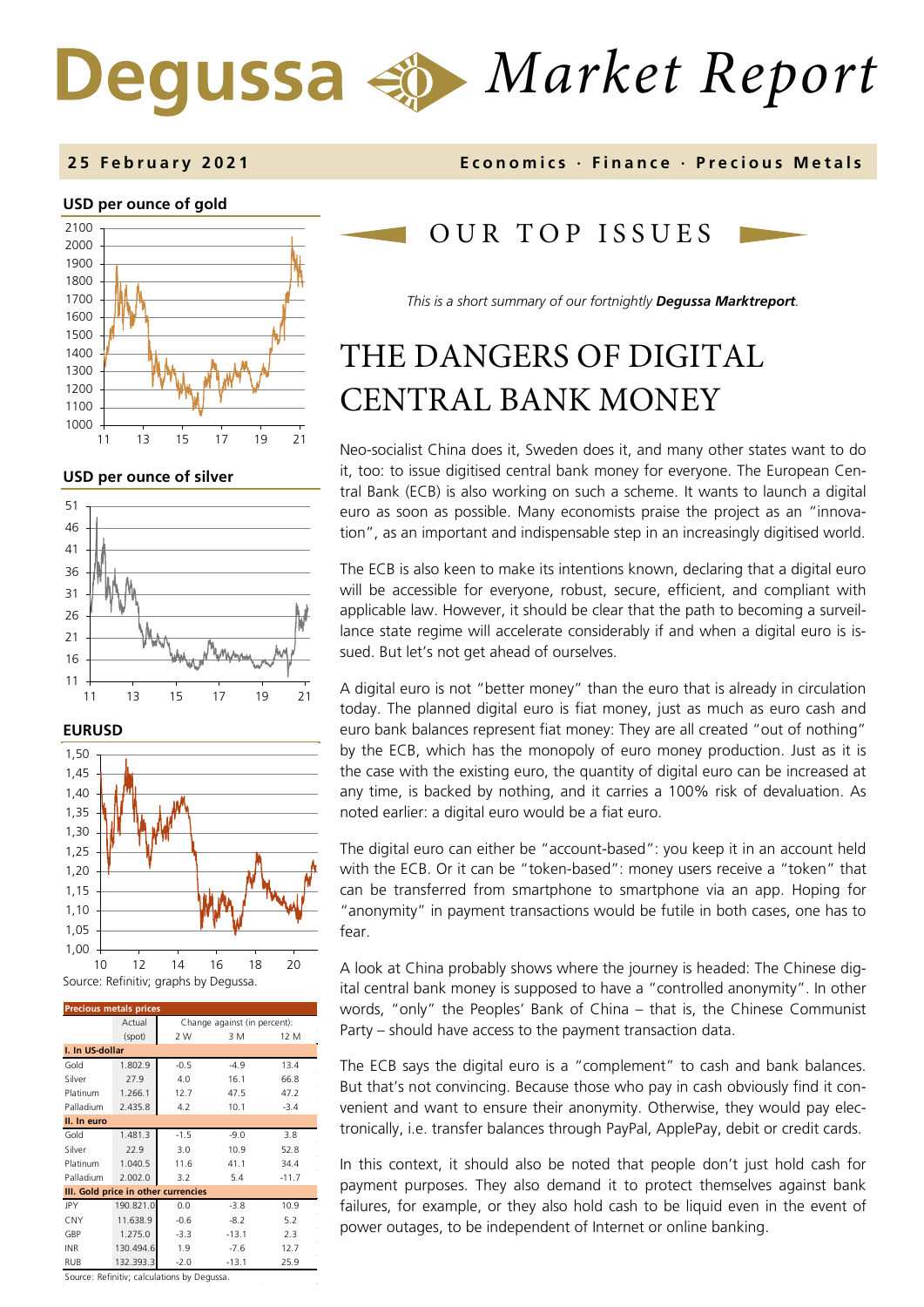**Precious metal prices (USD/oz) in the last 7 years**



That said, the suspicion that the ECB is more interested in taking cash out of circulation cannot be refuted easily. But if only electronic payments are possible, what little remains of "financial privacy" will be gone. The citizen becomes completely transparent, much to the liking of the state.

As soon as cash has been pushed back or stripped away entirely, monetary policymakers can implement an uninhibited negative interest rate policy to devalue debt. Customers can no longer get out of the "bank balance sheet", the final escape door is then locked.

It is unlikely that a digital euro will prevail naturally against cash. Rather, the ECB will have to make the use of cash unattractive: by raising the costs of cash, increasing fees at ATMs or through upper limits for cash payments, or through social stigmatisation of cash (keywords: money laundering, terrorist financing, etc.).

The digital euro does not compete with crypto units such as Bitcoin. After all, a digital euro is – as already mentioned – fiat money issued by the state, which is exactly what all those who are looking for better money do not want to hold.

Rather, the target group for the digital euro includes those who are basically content with the euro as it currently is and those who are worried about a potential banking crash. This group probably represents a fairly large number of people who come into question as a potential target clientele for the digital euro.

The plan is to allow for a 1:1 exchange of euro cash and euro commercial bank balances into the digital euro. Economically speaking, this means that the ECB de facto insures the liabilities of the euro banks: The ECB transfers its creditworthiness, which is beyond any doubt stellar, to euro commercial banks.

Because with a 1: 1 exchange option, nobody has to worry about losing their money balances held at euro commercial banks, as the ECB has the monopoly of euro production. It cannot go bankrupt; it can create euros at any time to settle its payment obligations, regardless of the amount.

That said, no one needs to worry that their balances held at a commercial bank could be lost if the bank goes bankrupt and the deposit protection fund fails. If a digital euro is publicly accepted, the scenario of euro commercial banks collapsing becomes unlikely; the euro money and credit system would be supported more than ever by the omnipotence of the ECB.

As is well known, Karl Marx and Friedrich Engels named ten "measures" in their "Communist Manifesto" (1848), the implementation of which would lead to communism. The fifth measure reads as follows: "Centralisation of credit in the hands of the state by a national bank with state capital and exclusive monopoly". The issuance of a digital euro and the resulting consequences are undoubtedly another crucial step in bringing the Marxist's vision of their desired revolution to fruition.

*Our latest view on the precious metal markets see [Degussa Market Report, Gold is](http://news.degussa-goldhandel.de/marketreport/newsletter/3H354C5TZH.pdf)  [not in bubble territory, 11 February](http://news.degussa-goldhandel.de/marketreport/newsletter/3H354C5TZH.pdf) 2021.*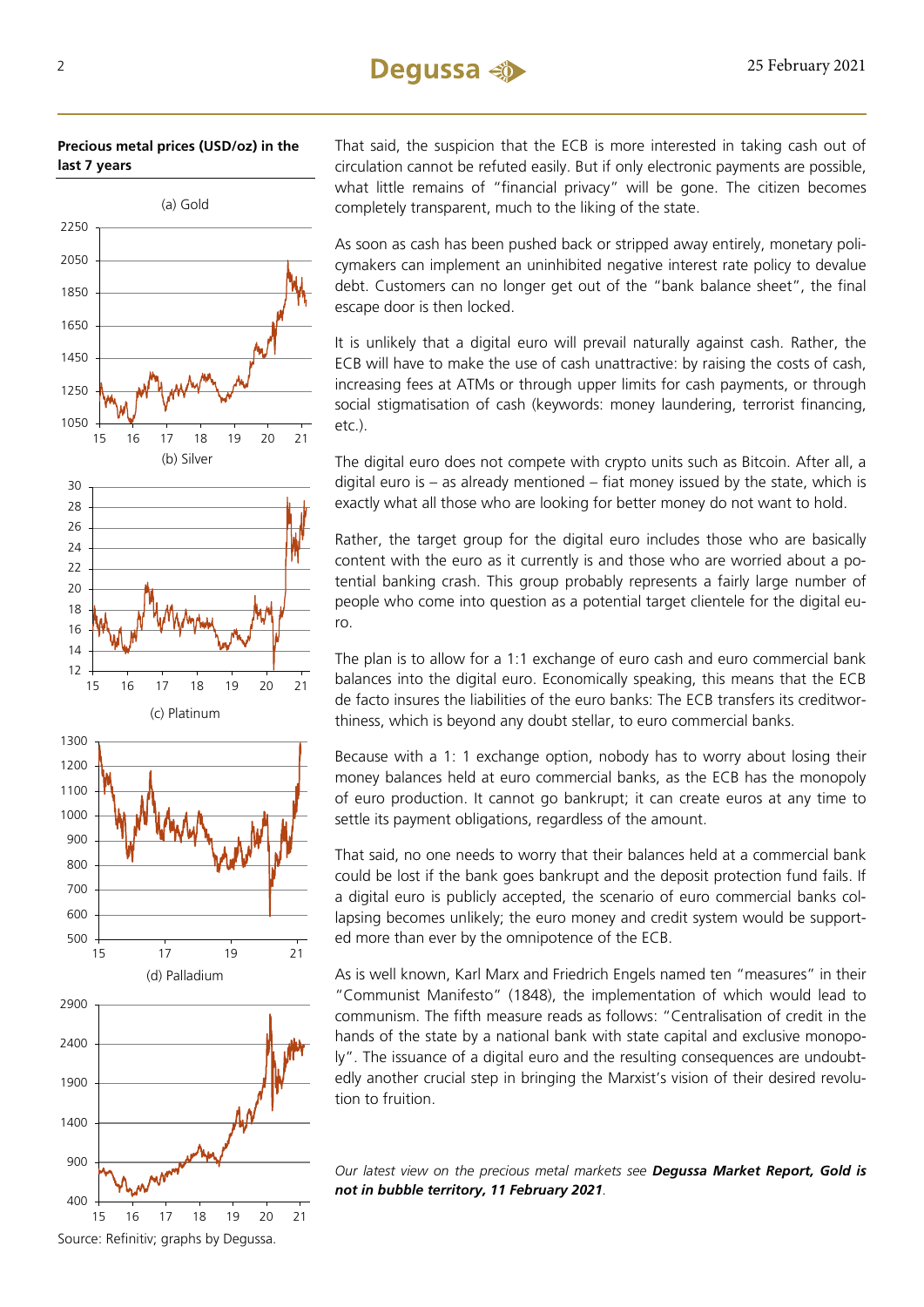## PRECIOUS METALS PRICES

**In US-Dollar per ounce**

| 2429.1       |  |
|--------------|--|
|              |  |
| 2370.4       |  |
| 2335.3       |  |
| 2352.8       |  |
| 2351.9       |  |
| 2228.0       |  |
|              |  |
| 2710         |  |
| 12           |  |
| High<br>2910 |  |
| 20           |  |
|              |  |
|              |  |
| 857          |  |
| 1019         |  |
| 1511         |  |
|              |  |

#### **In Euro per ounce**

|                                            | Gold<br><b>Silver</b>      |                      | Platinum             |                     | Palladium              |                    |                     |                    |
|--------------------------------------------|----------------------------|----------------------|----------------------|---------------------|------------------------|--------------------|---------------------|--------------------|
| I. Actual                                  | 1482.0                     |                      | 22.9                 |                     | 1040.8                 |                    | 1997.0              |                    |
| II. Gliding averages                       |                            |                      |                      |                     |                        |                    |                     |                    |
| 10 days                                    | 1492.0                     |                      | 22.6                 |                     | 1037.2                 |                    | 1956.4              |                    |
| 20 days                                    | 1507.4                     |                      | 22.4                 |                     | 980.4                  |                    | 1931.6              |                    |
| 50 days                                    | 1524.7                     |                      | 21.7                 |                     | 916.3                  |                    | 1936.1              |                    |
| 100 days                                   | 1551.2                     |                      | 21.0                 |                     | 846.7                  |                    | 1958.1              |                    |
| 200 days                                   | 1579.8                     |                      | 20.1                 |                     | 803.5                  |                    | 1889.6              |                    |
| III. Estimates for end 2021<br>(1)         | 2044<br>38                 |                      | 39<br>72             |                     | 1062<br>$\overline{c}$ |                    | 2263<br>13          |                    |
| Band width<br>(1)                          | Low<br>1470<br>$^{\rm -1}$ | High<br>2260<br>52   | Low<br>19.0<br>$-17$ | High<br>46.6<br>103 | Low<br>800<br>$-23$    | High<br>1240<br>19 | Low<br>1920<br>$-4$ | High<br>2450<br>23 |
| V. Annual averages<br>2017<br>2018<br>2019 |                            | 1116<br>1072<br>1235 |                      | 15<br>13<br>14      |                        | 844<br>743<br>770  |                     | 760<br>863<br>1350 |

Source: Refinitiv; calculations and estimates Degussa. Numbers are rounded.

 $(1)$  On the basis of actual prices.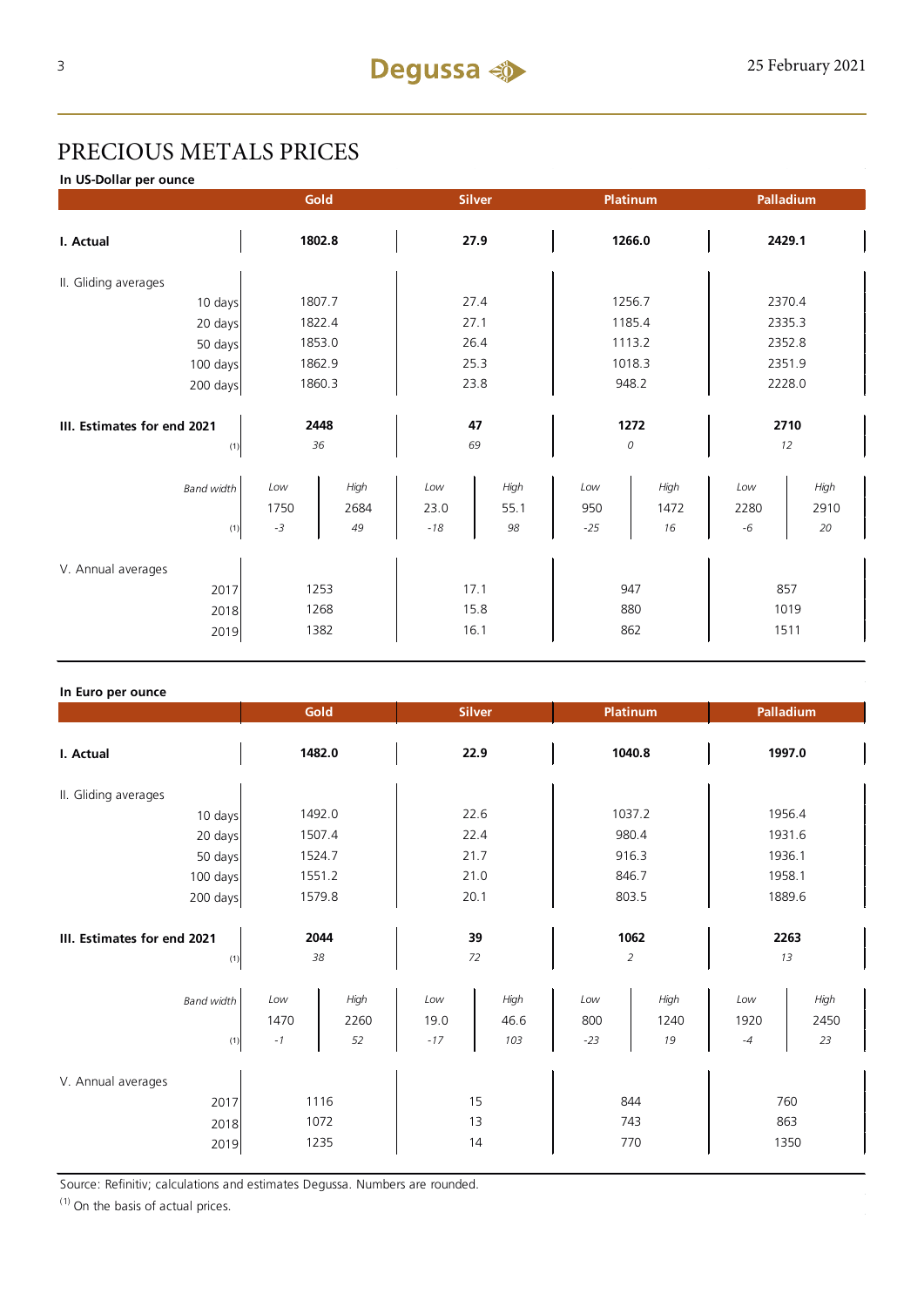### BITCOIN, PERFORMANCE OF VARIOUS ASSET CLASSES

### **Bitcoin in US dollars**



Source: Refinitiv; graph by Degussa.

### **Performance of stocks, commodities, FX and bonds**

(a) In national currencies (b) In euro





Source: Refinitiv; calculations by Degussa.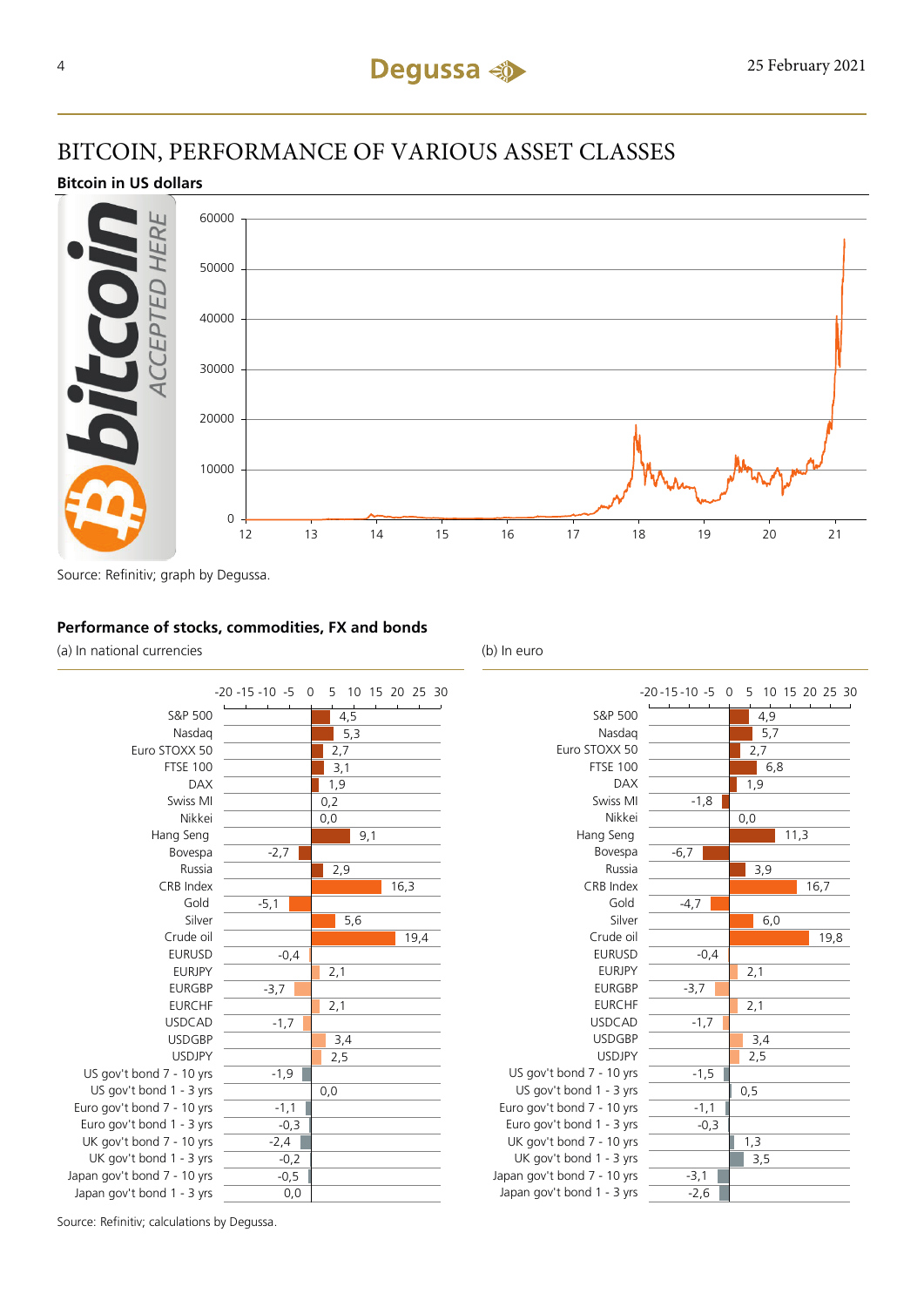### Issue Content 25 February 2021 The Dangers Of Digital Central Bank Money 11 February 2021 Gold Is Not In Bubble Territory 28 January 2021 It Is High Time To Buy Gold And Silver 14 January 2021 The Great Gold And Silver Bull Market Is On 17 December 2020 Gold Against US-Dollar Risk. A Value Proposition 3 December 2020 Keep Your Cool – And Physical Gold And Silver 19 November 2020 It is Going to be Wild. Hold on to Physical Gold 5 November 2020 For In Fire Gold Is Tested 22 October 2020 The Policy of Inflating Everything, Not Only The Price Of Gold 8 October 2020 President Trump Is Good For Gold, Or Isn't He? 24 September 2020 Get Physical With Gold 10 September 2020 The Inflation Threat And The Case For Gold 27 August 2020 We Need Sound Money To Regain and Defend Our Liberties 13 August 2020 Gold And Silver Prices Are Set To Trend Even Higher 30 July 2020 The Big Short In Official Currencies 16 July 2020 "World Gold Price" Hits A New Record 2 July 2020 Some Things You Need To Know About Money 4 June 2020 Gold in Times of Economic Crisis and Social Revolution 20 May 2020 First the Money Supply Shock, Then the Inflation Shock 7 May 2020 Be Aware of What Inflation Really Is 23 April 2020 The Undesirable Effects of the Corona-Virus Relief Package 9 April 2020 The Boom And Bust Theory That Does Not Crash 26 March 2020 With Mega Bail Outs, Governments Are The Big Winners 12 March 2020 The Truth About Money – Past, Present, Future 27 February 2020 Inflation Policy And Its Supporters 13 February 2020 Gold-ETFs Versus Physical Gold: Difference Matters 30 January 2020 Do Not Think The Era Of Boom And Bust Has Ended 23 January 2020 Bull Markets, No Bubble Markets: Gold And Silver In 2020 19 December 2019 The Inflation Sham 5 December 2019 Why the Feared Crash Keeps Us Waiting 21 November 2019 Asset Price Inflation and the Price of Gold 7 November 2019 ETFs Drive Gold Demand 24 October 2019 The Inflationary Supply Of Unbacked US Dollars And The Price Of Gold 10 October 2019 Let's Get Physical With Gold And Silver 26 September 2019 The US Dollar Beast 12 September 2019 The Inflationary Tide That Lifts all Boats but One 29 August 2019 The Disaster of Negative Interest Rate Policy 15 August 2019 The Gold Bull Market Is Back 1 August 2019 Gold And Silver Prices – Get Going!

#### **Articles in earlier issues of the** *Degussa Market Report*

The Degussa Marktreport (German) and the Degussa Market Report (English) are available at: **www.degussa-goldhandel.de/de/marktreport.aspx**.